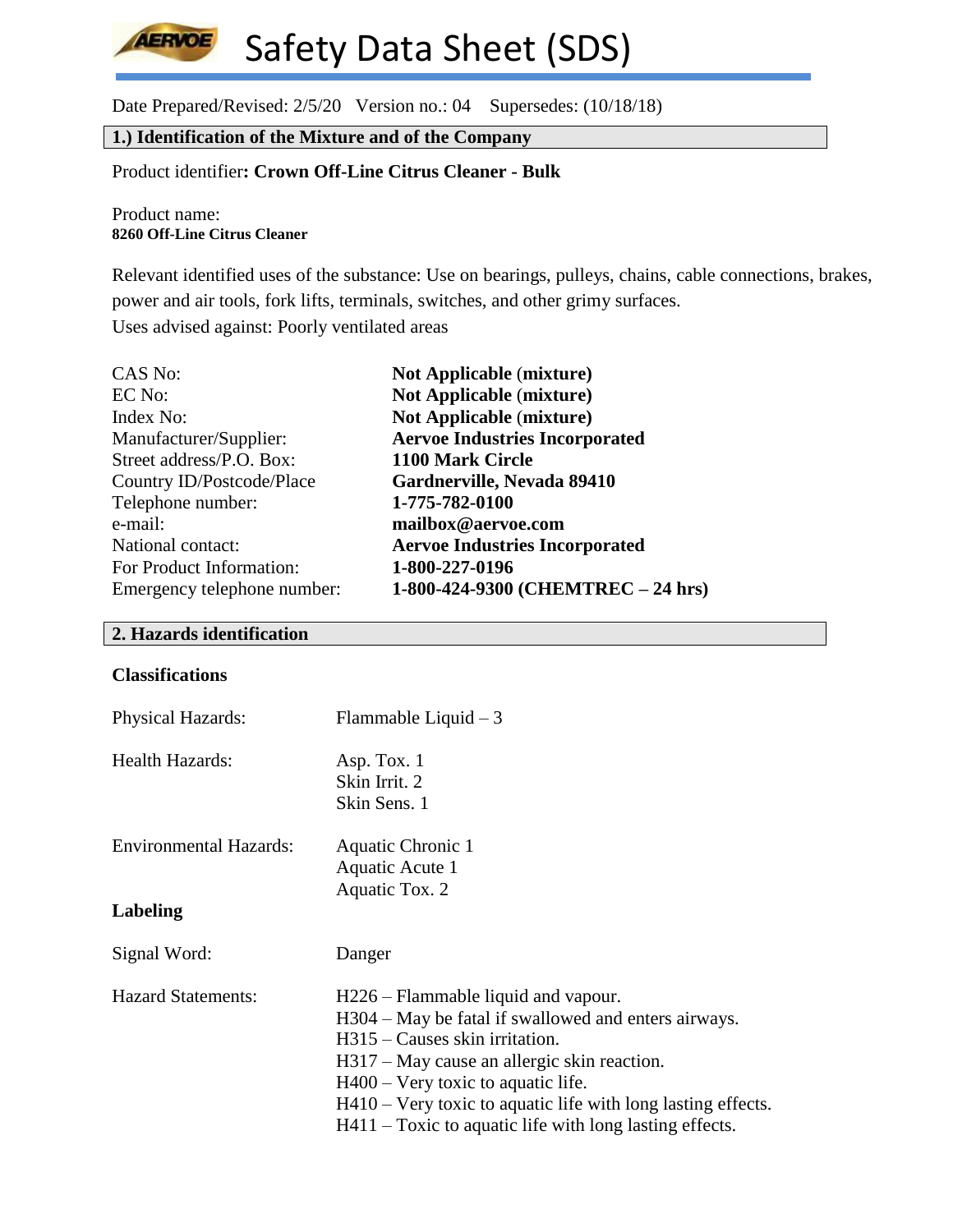

Date Prepared/Revised: 2/5/20 Version no.: 04 Supersedes: (10/18/18)

- Precautionary Statements: P101 If medical advice is needed, have product container or label at hand
	- P102 Keep out of reach of children
	- P103 Read label before use
	- P210 Keep away from heat/sparks/open flames/hot surfaces no smoking
	- P211 Do not spray on an open flame or other ignition source
	- P251 Pressurized container: Do not pierce or burn, even after use
	- P261 Avoid breathing dust/fume/gas/mist/vapours/spray
	- P262 Do not get in eyes, on skin, or on clothing
	- P264 Wash … thoroughly after handling
	- P280 Wear protective gloves/eye protection/face protection
	- P303+P361+P353 If on skin or hair, remove/takeoff immediately all contaminated clothing. Rinse skin with water/shower.
	- P410+P412 Protect from sunlight. Do not expose to temperatures exceeding 50ºC/122ºF
	- P501 Dispose of contents/container in accordance with local/regional/national/international regulation



Symbols/Pictograms:

## 3. **Composition / Information on Ingredients**

## **Composition**

| Chemical           | Synonyms        | CAS.       | <b>EINECS</b>   | Weight  | <b>Hazard Category</b> | H-Code            |
|--------------------|-----------------|------------|-----------------|---------|------------------------|-------------------|
|                    |                 | Number     | Number          | Percent |                        |                   |
| Naphtha            |                 | 64741-65-7 | $265 - 067 - 2$ | 40-70%  | Flam Liq. 3            | H <sub>226</sub>  |
| (petroleum),       |                 |            |                 |         | Asp. Tox 1             | H <sub>304</sub>  |
| heavy              |                 |            |                 |         | Aquatic Tox. 2         | H <sub>316</sub>  |
| alkylate           |                 |            |                 |         | Skin Irr. 2            | H411              |
| Aliphatic          | Solvent         | 64742-96-7 | $265 - 200 - 4$ | 10-30%  | Asp. Tox. 1            | H <sub>304</sub>  |
| Petroleum          | Naphtha         |            |                 |         |                        |                   |
| <b>Distillates</b> |                 |            |                 |         |                        |                   |
| D-Limonene         | $p$ -Menth-1,8- | 5989-27-5  | 227-813-5       | 10-30%  | Flam. Liq. 3           | H <sub>226</sub>  |
|                    | diene           |            |                 |         | Skin Irrit. 2          | H <sub>3</sub> 15 |
|                    |                 |            |                 |         | Skin Sens. 1           | H <sub>3</sub> 17 |
|                    |                 |            |                 |         | Aquatic Acute 1        | H400              |
|                    |                 |            |                 |         | Aquatic Chronic 1      | H410              |

# **Other Product Information**

Chemical Identity: Mixture

#### **4.) First Aid Measures**

**General Advice:** If symptoms persist, always call a doctor.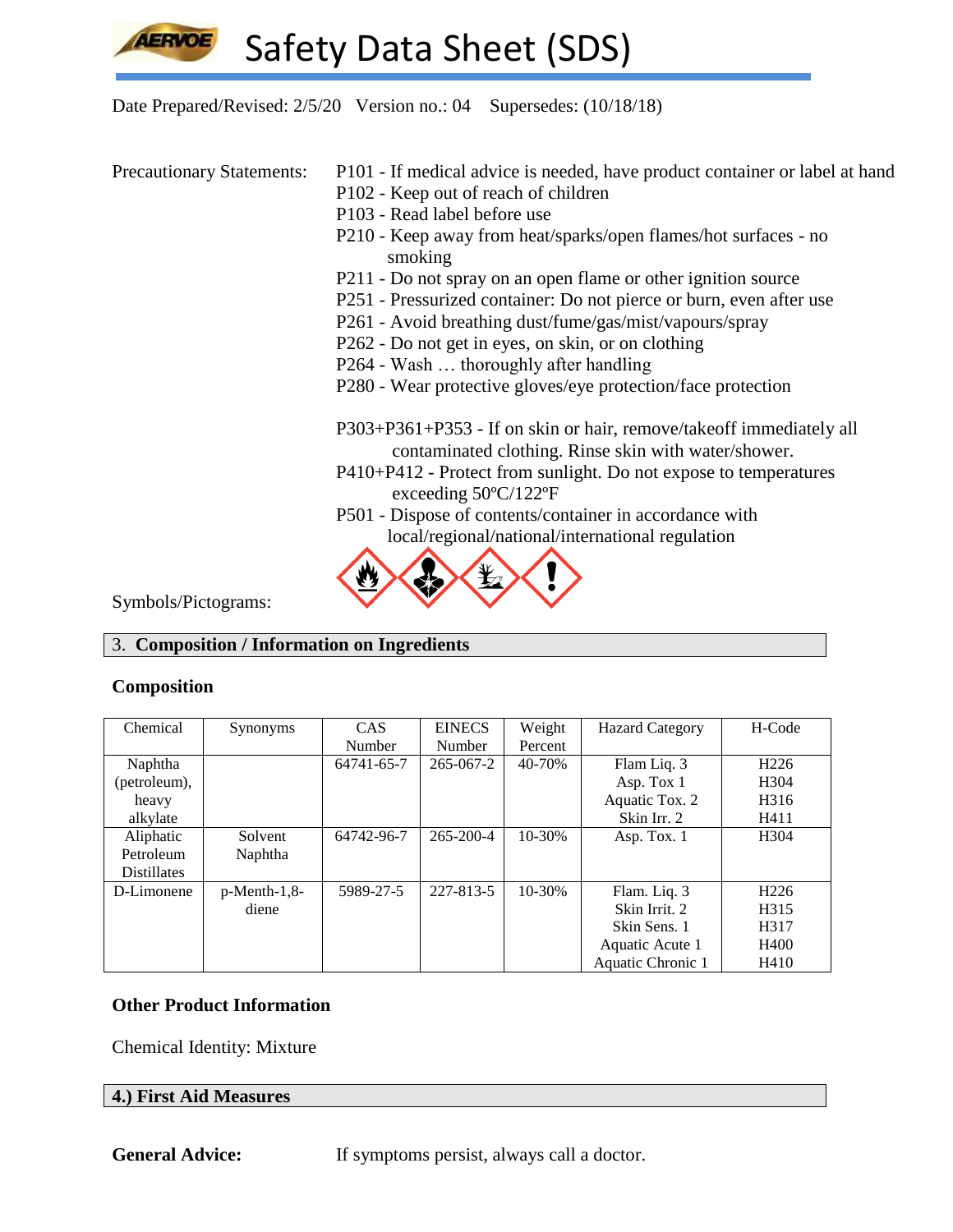Date Prepared/Revised: 2/5/20 Version no.: 04 Supersedes: (10/18/18)

| <b>Inhalation First Aid:</b>   | Remove victim to fresh air and provide oxygen if breathing is<br>difficult. If not breathing, give artificial respiration, preferably<br>mouth to mouth. Get medical attention immediately.       |
|--------------------------------|---------------------------------------------------------------------------------------------------------------------------------------------------------------------------------------------------|
| <b>Skin Contact First Aid:</b> | Wash with soap and water. Remove contaminated clothing and<br>shoes. Get medical attention immediately. Wash clothing before<br>reuse.                                                            |
| <b>Eye Contact First Aid:</b>  | If contact with eyes, immediately flush eyes with plenty of water<br>for at least 15 minutes, while holding eyelids open. Get medical<br>attention immediately.                                   |
| <b>Ingestion First Aid:</b>    | If swallowed, wash out mouth with water provided the person is<br>conscious. Do not induce vomiting. Never give anything by mouth<br>to an unconscious person. Get medical attention immediately. |
| <b>Most Important</b>          |                                                                                                                                                                                                   |
| <b>Symptoms/Effects:</b>       | Exposure may cause slight irritation to the skin, eyes, and respiratory tract.<br>Excessive exposure may cause central nervous system effects.                                                    |

#### **5. Fire Fighting Measures**

**LERVOE** 

| <b>Flammable Properties:</b><br><b>Auto Ignition Temperature:</b>            | Flammable liquid<br>Not Available                                                                    |  |  |
|------------------------------------------------------------------------------|------------------------------------------------------------------------------------------------------|--|--|
| Suitable extinguishing media:                                                | Carbon dioxide, dry chemical, water spray.                                                           |  |  |
| Unsuitable extinguishing media:                                              | None known                                                                                           |  |  |
| Special hazards arising from the                                             |                                                                                                      |  |  |
| substance or mixture:                                                        | None known                                                                                           |  |  |
| Hazardous combustion products:                                               | Carbon dioxide, Carbon monoxide                                                                      |  |  |
| Fire & Explosion Hazards:                                                    | Closed Containers may rupture due to the buildup of pressure                                         |  |  |
|                                                                              | from extreme temperatures.                                                                           |  |  |
|                                                                              | Precautions for fire-fighters: Use water spray to cool containers exposed to heat or fire to prevent |  |  |
| pressure build up. In the event of a fire, wear full protective clothing and |                                                                                                      |  |  |
|                                                                              | NIOSH- approved self-contained breathing apparatus with full face piece                              |  |  |
|                                                                              | operated in the pressure demand or other positive pressure mode.                                     |  |  |

#### **6. Accidental Release Measures**

## **PERSONAL PRECAUTIONARY MEASURES:**

- 1) Follow personal protective equipment recommendations found in section 8.
- 2) Maintain adequate ventilation.

## **SPILL CLEAN-UP PROCEDURES:**

- 1.) Evacuate unprotected personnel from the area.
- 2.) Remove sources of ignition if safe to do so.
- 3.) Pickup spilled materials using non-sparking tools and place in an appropriate container for disposal.
- 4.) Contain spill to prevent material from entering sewage or ground water systems.
- 5.) Always dispose of waste materials in accordance with all EU, National and Local Regulations.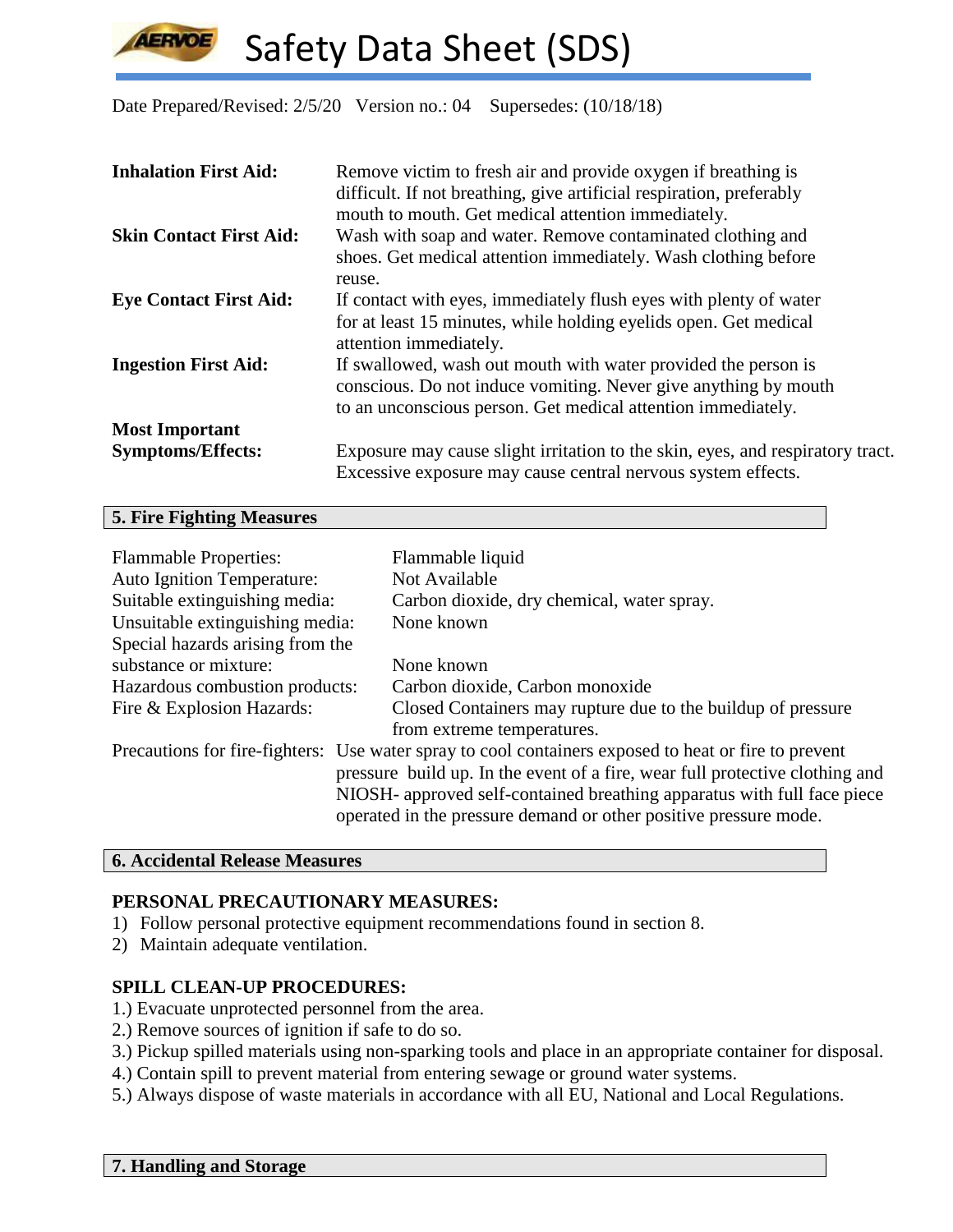

### Date Prepared/Revised: 2/5/20 Version no.: 04 Supersedes: (10/18/18)

## **Handling**:

Flammable liquid, use in a well ventilated area. Do not use near sources of ignition. Do not to eat, drink and smoke while working with this material. Wash hands after use. **Conditions for safe storage, including any incompatibilities:** Store out of direct sunlight. Storage Temperature: 32° to 120°F (0° to 49°C). No known incompatibilities.

#### **8. Exposure Controls / Personal Protection**

## **Appropriate engineering controls:**

Ensure adequate ventilation. A system of local and/or general exhaust is recommended to keep employee exposures below the Airborne Exposure Limits.

Keep away from sources of ignition.

Take precautionary measures against static discharge.

## **Personal Protection:**

Eye & face protection devices such as safety glasses, safety goggles or face shield are recommended.

#### **Skin protection**

Wear the appropriate protective clothing, including boots, gloves, lab coat, apron or coveralls, as appropriate, to prevent skin contact.

#### **Respiratory protection:**

Use only in an adequately ventilated area. For unknown vapor concentrations use a positive-pressure, pressure-demand, self-contained breathing apparatus (SCBA).

| <b>Hazardous Ingredient</b>     | <b>CAS</b>    | <b>ACGIH</b>     | <b>ACGIH</b>      | <b>OSHA PEL</b> | <b>OSHA PEL</b> |
|---------------------------------|---------------|------------------|-------------------|-----------------|-----------------|
|                                 | <b>Number</b> | <b>TLV (TWA)</b> | <b>TLV (STEL)</b> | (TWA)           | (STEL)          |
| Naphtha (petroleum), heavy      |               | N/A              | N/A               | N/A             | N/A             |
| alkvlate                        | 64741-65-7    |                  |                   |                 |                 |
| Aliphatic Petroleum Distillates | 64742-96-7    | N/A              | N/A               | N/A             | N/A             |
| D-Limonene                      | 5989-27-5     | N/A              | N/A               | N/A             | N/A             |

## **\*Values are based on the 2019 Guide to Occupational Exposure Values by ACGIH**

#### **9. Information on Basic Physical and Chemical Properties**

| Appearance: Pale yellow liquid       | Odor: Citrus                        |
|--------------------------------------|-------------------------------------|
| Odor Threshold: N/AV                 | pH: Not Applicable (solvent Base)   |
| Melting Point: N/AV                  | Freezing Point: N/AV                |
| Initial Boiling Point: N/AV          | Boiling Point Range: N/AV           |
| Flash Point: $127^{\circ}$ F (53° C) | Evaporation Rate: Slower than ether |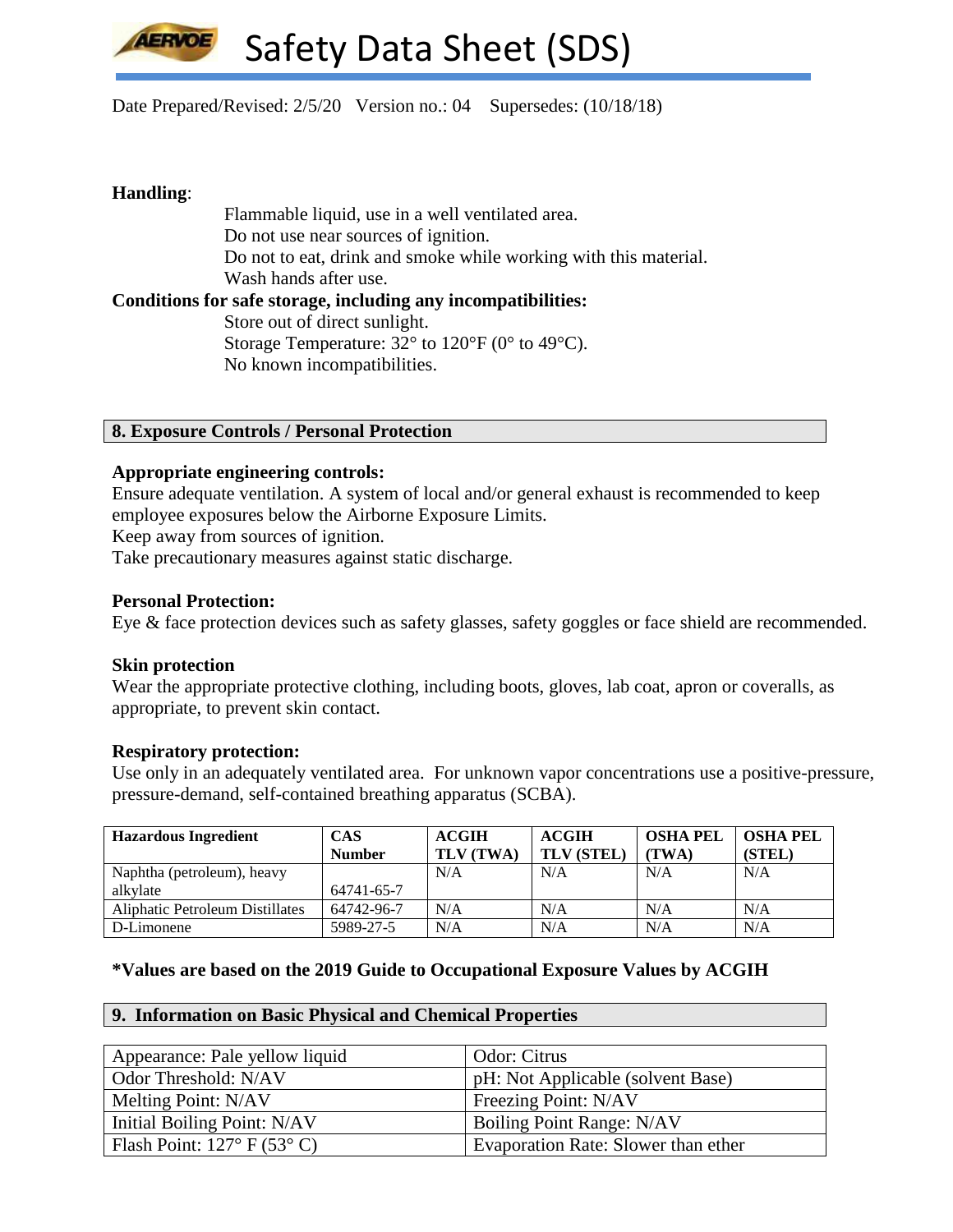

Date Prepared/Revised: 2/5/20 Version no.: 04 Supersedes: (10/18/18)

| Flammability: Flammable liquid    | Upper LEL: 0.7% Lower LEL: 6.1%   |
|-----------------------------------|-----------------------------------|
| Vapor Pressure: N/AV              | Vapor Density: Heavier Than Air   |
| <b>Relative Density: N/AV</b>     | Solubility: Negligible            |
| <b>Partition Coefficient:</b>     | Auto-ignition Temperature: N/AV   |
| n-octanol/water: N/AV             |                                   |
| Decomposition Temperature: N/AV   | Viscosity: N/AV                   |
| <b>Explosive Properties: N/AV</b> | <b>Oxidizing Properties: N/AV</b> |

## **10. Stability & Reactivity**

Possibility of hazardous reactions: Hazardous polymerization will not occur under normal conditions Chemical stability: Stable under normal conditions Conditions to avoid: Heat and ignition sources Incompatible materials: Strong Oxidizing Agents Hazardous decomposition products: Will not occur

## **11. Toxicological Information**

Reports have associated repeated and prolonged overexposure to solvents with permanent brain and nervous system damage. Repeated overexposure can also damage kidneys, lungs, liver, heart and blood

Routes of exposure: Eyes, skin, ingestion, and/or inhalation

| Acute toxicological data:                      | N/AV |
|------------------------------------------------|------|
| Eye irritation data:                           | N/AV |
| Skin irritation/sensitization/absorption data: | N/AV |
| Reproductive toxicity data:                    | N/AV |
| Mutagenicity data:                             | N/AV |
| Symptoms associated with physical contact:     | N/AV |

Acute/chronic effects from short/long

term exposure: Irritating to skin. Prolonged/repeated contact may cause defatting of the skin which can lead to dermatitis. Not expected to be a skin sensitizer.

Known reportable carcinogens via the following agencies:

| NTP:  | N/AV   |
|-------|--------|
| IARC: | IARC-3 |
| OSHA: | N/AV   |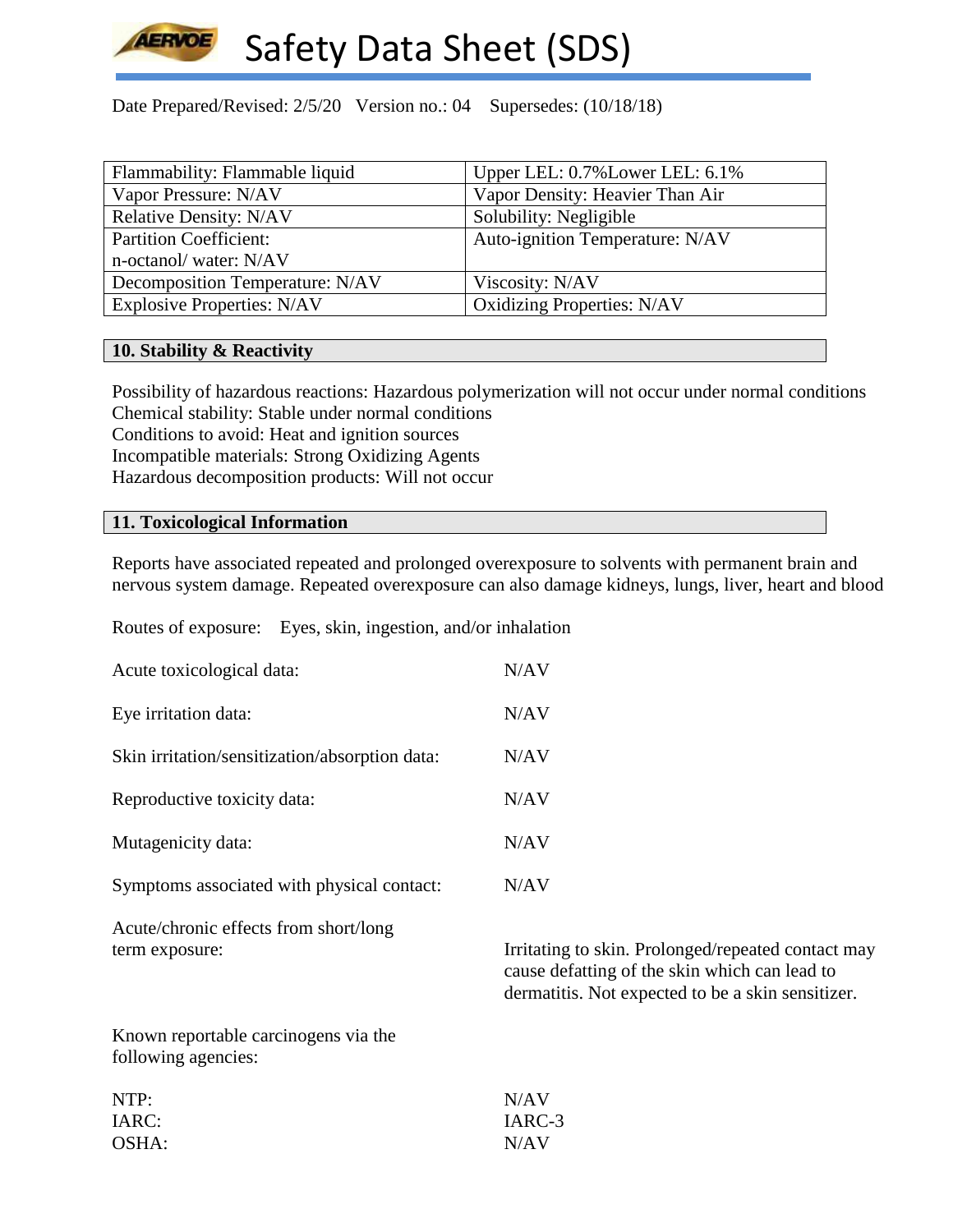

Date Prepared/Revised: 2/5/20 Version no.: 04 Supersedes: (10/18/18)

\* Petroleum distillates may contain chemical carcinogens in limited quantities (< 0.01%). These quantities are determined by the supplier/fraction/purity of the distillate during the manufacturing process. Chemicals that may be present within distillates are listed on California's prop 65 list such as ETHYLBENZENE, BENZENE, and TOLUENE.

#### **12. Ecological Information**

Ecotoxicity: **No Data Available** Persistence and degradability: **No Data Available** Bioaccumulative potential: **No Data Available** Mobility in soil: **No Data Available** Results of PBT and vPvB assessment: **No Data Available** Other adverse effects: **No Data Available**

## **13. Disposal Considerations**

**Waste Disposal:** Dispose of material in accordance with EU, national and local requirements. For proper disposal of used material, an assessment must be completed to determine the proper and permissible waste management options permitted under applicable rules, regulations and/or laws governing your location.

**Product / Packaging disposal:** Dispose of packaging in accordance with federal, state and local requirements, regulations and/or laws governing your location.

## **14. Transportation Information**

#### **US DOT**

| <b>UN</b>     | <b>Proper Shipping Name</b> | Hazard | Packing | Marine     | Special      |
|---------------|-----------------------------|--------|---------|------------|--------------|
| Number        |                             | Class  | Group   | Pollutant  | Provisions   |
| <b>UN1993</b> | FLAMMABLE LIQUID,           | 3      | PGII    | <b>Not</b> | Reference 49 |
|               | N.O.S. (LIGHT               |        |         | Applicable | CFR 172.101  |
|               | <b>ALIPHATIC</b>            |        |         |            |              |
|               | PETROLEUM NAPTHA,           |        |         |            |              |
|               | <b>ALIPHATIC</b>            |        |         |            |              |
|               | HYDROCARBONS)               |        |         |            |              |

**IMDG**

| <b>UN</b>     | Proper Shipping Name | <b>Hazard Class</b> | Packing | Marine     | Special          |
|---------------|----------------------|---------------------|---------|------------|------------------|
| Number        |                      |                     | Group   | Pollutant  | Provisions       |
| <b>UN1993</b> | FLAMMABLE LIQUID,    |                     | PGII    | <b>Not</b> | Reference        |
|               | N.O.S. (LIGHT        |                     |         | Applicable | <b>IMDG</b> code |
|               | <b>ALIPHATIC</b>     |                     |         |            | part 3           |
|               | PETROLEUM NAPTHA,    |                     |         |            |                  |
|               | <b>ALIPHATIC</b>     |                     |         |            |                  |
|               | HYDROCARBONS)        |                     |         |            |                  |

**IATA:**

| UN     | <b>Proper Shipping Name</b> | <b>Hazard Class</b> | Packing     | Marine     | Special     |
|--------|-----------------------------|---------------------|-------------|------------|-------------|
| Number |                             |                     | Group       | Pollutant  | Provisions  |
| UN1993 | FLAMMABLE LIQUID,           |                     | <b>PGII</b> | <b>Not</b> | Reference   |
|        | N.O.S. (LIGHT               |                     |             | Applicable | <b>IATA</b> |